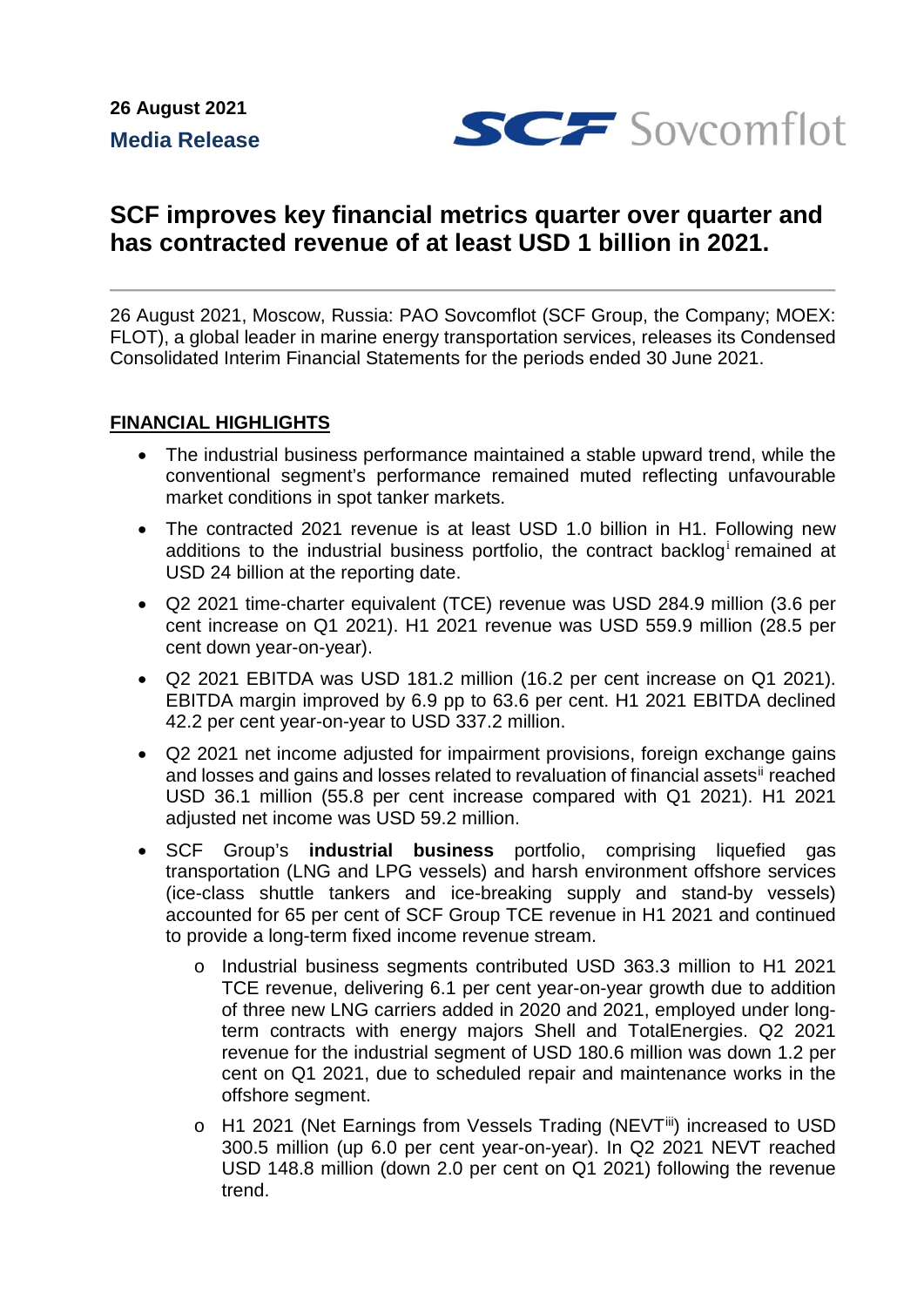- SCF Group's **conventional tanker business** (crude and oil products transportation business segments) contributed 32 per cent to H1 2021 TCE revenue.
	- o H1 2021 performance of the conventional tanker business remained under pressure, as spot tanker rates dropped 4 times year-on-year, which resulted in a revenue decline to USD 180.2 million (55.9 per cent down year-on-year) reflecting the continued negative impact of the Covid-19 pandemic on tanker freight market dynamics but also the strong base effect of H1 2020 numbers. Revenue remained stable quarter-on-quarter.
	- o H1 2021 NEVT in the conventional tanker business reached USD 81.4 million. Q2 2021 NEVT improved to USD 42.0 million (6.4 per cent up on Q1 2021) - results reflecting fewer scheduled repairs in Q2 2021.

# **OPERATIONAL UPDATE**

# INDUSTRIAL BUSINESS

SCF Group continued to grow its long-term industrial business portfolio, with a focus on implementation of the most advanced and environmentally sound technologies. As of 30 June 2021, SCF operated a fleet of 43 industrial vessels with one vessel – the LNG carrier *SCF Timmerman* – added to the fleet in January 2021.

SCF Group continues to focus on the development of its liquefied gas transportation services. In addition to a contract for a newbuilding 174,000-cbm Atlanticmax LNG carrier concluded with TotalEnergies, in January 2021, in July 2021 SCF received confirmation from TotalEnergies to exercise its option for two more similar LNG carriers. The vessels will be chartered for a period of up to seven years and add USD 360 million to SCF's contract backlog. Delivery of the vessels is scheduled for Q3 2023 and H2 2024.

As a part of its offshore business development, two LNG-fuelled tankers will be equipped to shuttle crude oil and serve the Sakhalin-2 project under ten year contracts starting from 2024, with extension options for up to three years providing an additional contract backlog of USD 215 million.

### CONVENTIONAL TANKER BUSINESS

A recovery in freight rates continued to be deferred during Q2 2021. The temporary seasonal relief in the Aframax sector, over March-April 2021, was insufficient to positively influence the first half results for the conventional tanker fleet. There are a number of developments creating a base for rates improvement.

Medium-term OPEC+ production rises, need to replenish depleting stockpiles as consumption picks up in line with easing of pandemic-related restrictions, and respective return of more normal refining activity should trigger additional demand for conventional tanker fleet while rising prices for newbuildings should limit supply of new fleet.

As a part of the ongoing fleet modernisation and optimisation programme, Sovcomflot disposed of some aging vessels. During H1 2021, two MR oil products vessels and two Panamax oil product tankers (partly owned through equity-accounted JVs) have been sold. In addition, two Aframax tankers, two Suezmax tankers and two Panamax dry bulk carriers were sold after the reporting date. By selling two Panamax dry bulk carriers, Sovcomflot has completed its exit from non-core dry bulk segment. A total net sale proceeds of USD 112 million will be used to finance Sovcomflot new projects.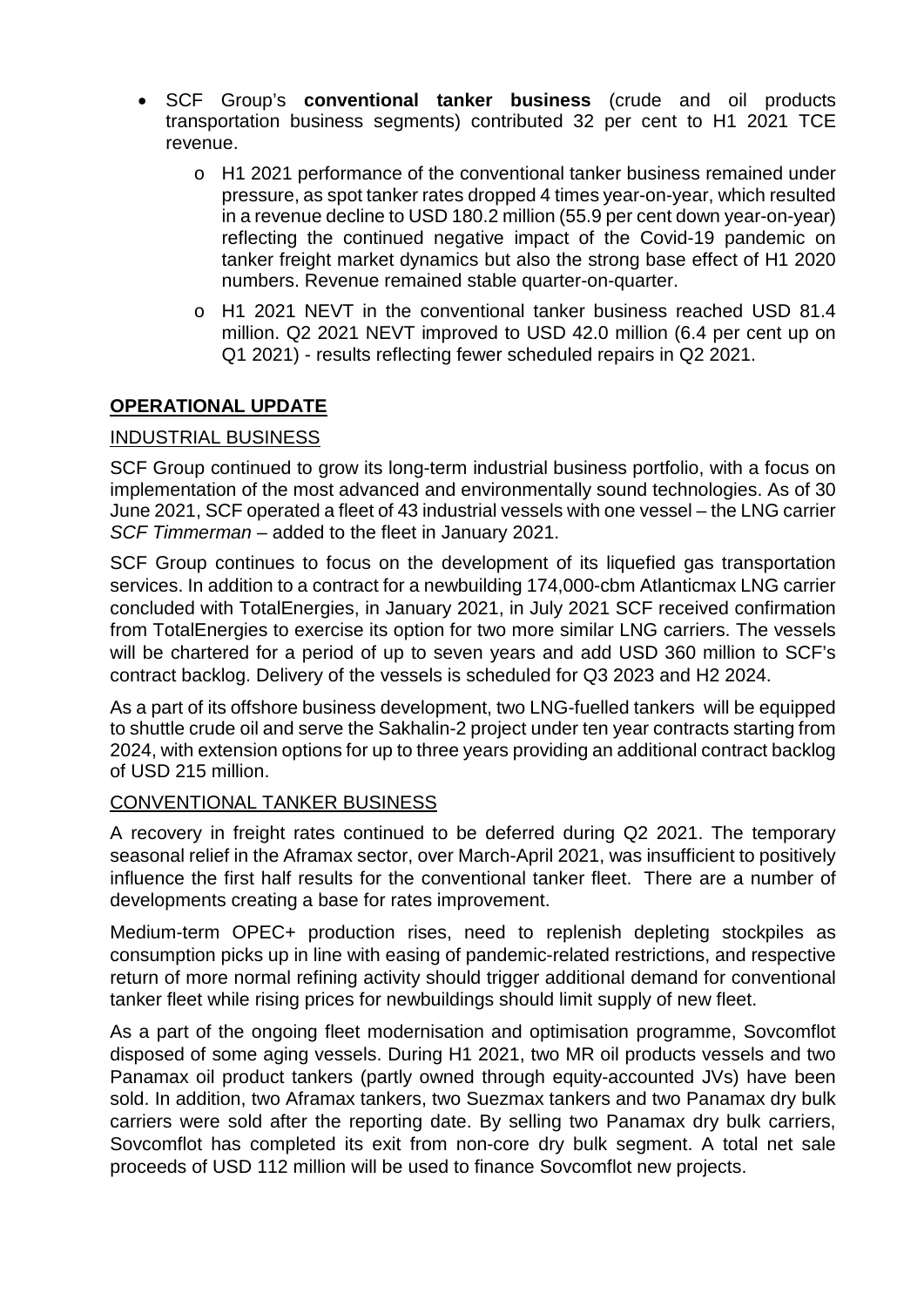## **CAPITAL AND FINANCING**

Three leading international rating agencies upgraded Sovcomflot's credit ratings to investment grade level: Fitch (BBB-/stable) and S&P Global (BBB-/stable) in April 2021 and Moody's (Baa3/stable) in June 2021.

On 26 April 2021, PAO Sovcomflot completed a USD 430 million 7-year unsecured Reg S/144A Eurobond issue with a coupon of 3.85%. SCF utilized the proceeds to fund a concurrent tender offer for the Company's outstanding Eurobonds maturing in 2023. The deal was debt neutral for SCF Group, whilst allowing it to smooth out and extend its debt repayment profile and reduce pricing of its unsecured debt.

In April 2021, Sovcomflot reached agreements with lenders to reduce the fixed interest rate for two secured bank loans by an average of 0.6% for the total outstanding loan balances of USD 410 million.

Marine Money, an international maritime finance publication, recognised SCF's IPO on the Moscow Exchange in October 2020, as The IPO Deal of the Year. The award-wining transaction brought total gross proceeds of RUB 42.9 billion (equivalent to USD 550 million as of the date of issue). The Russian Federation, that owned 100 per cent of the company prior to the offering, lowered its stake to 82.8 per cent.

### DIVIDENDS UPDATE

On 15 June 2021, SCF's Annual General Meeting of Shareholders (AGM) approved dividends on ordinary registered shares of PAO Sovcomflot, based on the results of 2020, in the total amount of RUB 15.8 billion, or RUB 6.67 per share. The dividend was paid in full to shareholders in July 2021.

SCF targets paying dividends of not less than 50% of net profit adjusted for non-monetary items (impairment provisions, foreign exchange gains and losses and revaluation of financial assets)<sup>ii</sup>, subject to the Board of Directors and shareholders' approval.

Commenting on the H1 and Q2 2021 results, **Igor Tonkovidov**, President and Chief Executive Officer of PAO Sovcomflot, said:

"*Sovcomflot is proving the efficiency of its business model, with more than half of our revenue coming from long-term fixed-rate contracts and managed to generate positive returns, amidst an extremely unfavorable tanker market environment.*

*"We are constantly working to increase our robust contract backlog. With the addition of new time-charter contracts with TotalEnergies, for two new generation Atlanticmax LNG carriers, and new contracts for two LNG-fuelled tankers for the Sakhalin-2 project, our total current contract backlog stays at USD 24 billion, while our contracted revenue for the current year 2021 reached USD one billion. In accordance with SCF-2025 strategy, we intend to continue to develop our high margin industrial business further, with its strong cash generating ability.* 

*"We are continuing to experience the influence from the Covid-19 pandemic on our dayto-day operations, with several waves of the pandemic in various regions resulting in new restrictions and impacting operations. Our focus remains on the health and safety of our crew and shore personnel, as well as the efficiency of our fleet operations and providing uninterrupted services to our customers.*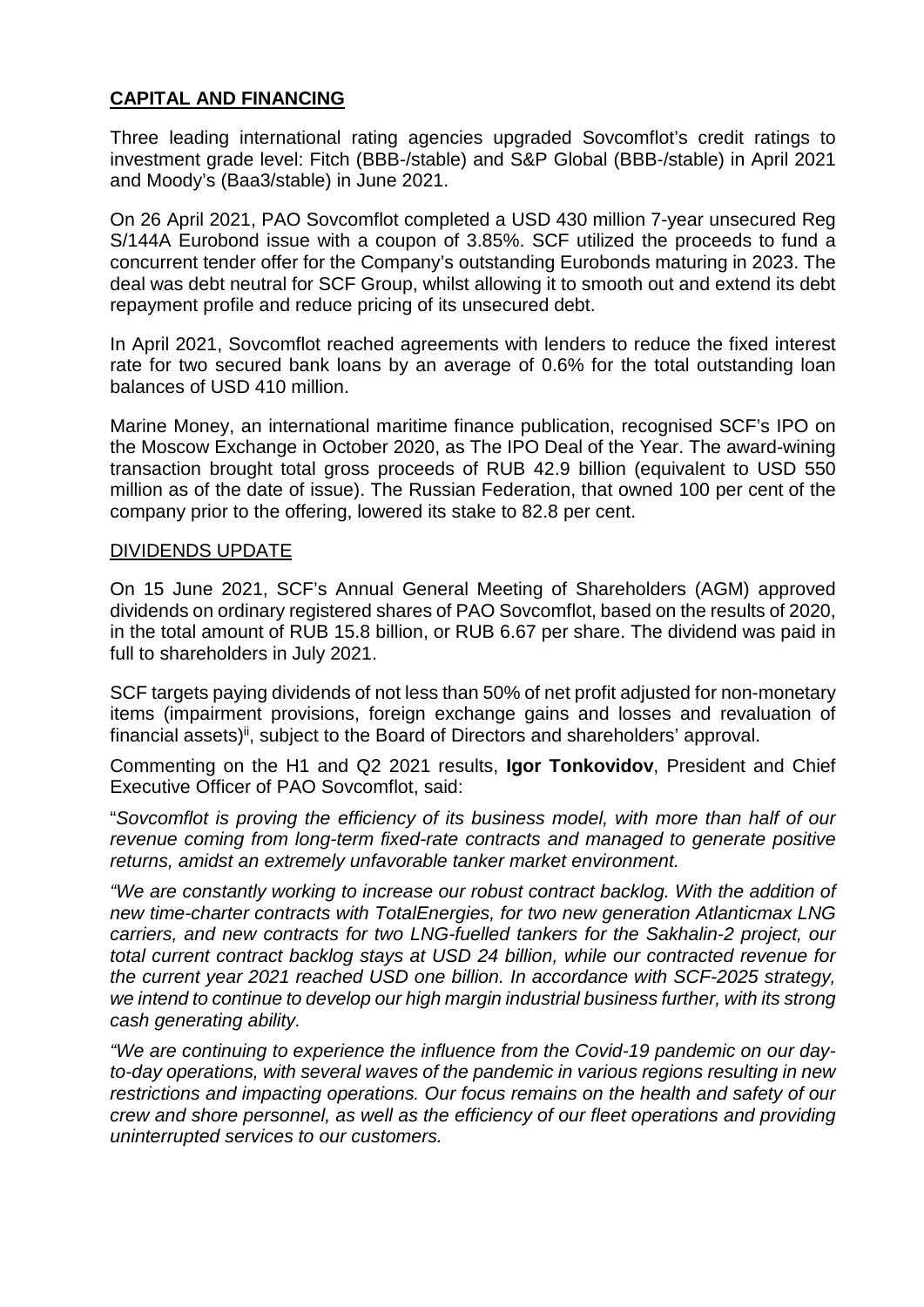*"I take this opportunity to invite you to our first Capital Markets Day, which we are hosting together with the Moscow Exchange on 7 October 2021, where we will discuss recent developments and our strategy."*

**Nikolay Kolesnikov**, Executive Vice President & Chief Financial Officer of PAO Sovcomflot added:

*"Sovcomflot's credit ratings have been upgraded to investment grade level by S&P Global, Fitch and Moody's, reflecting the Group's sustainably strong credit position, which allows us to work on our credit portfolio optimization. As a result, we partially refinanced our Eurobond at a lower coupon and negotiated better credit terms for two outstanding secured bank loans.* 

*"Our financial and liquidity position allows us to meet our capital commitments and pay dividends to our shareholders, which will be calculated on the adjusted net profit basis starting from 2021.*

*"We are very pleased that our efforts towards sustainable development and strong corporate governance were recognised by Webber Research, which included Sovcomflot*  for the first time in its ESG Scorecard (comparable ranking within universe of maritime *entities).*

*"Also during the reporting period Sovcomflot shares were included in mid cap section of FTSE Global Equity Index and MSCI Russia Small Cap index, which should further support liquidity of SCF shares."*

# **CONFERENCE CALL DETAILS**

The Company plans to host a presentation via a webcast on Thursday, 26 August 2021 at 16:00 AM (Moscow) / 2:00 PM (London) / 9:00 AM (New York) to discuss its results for Q2 and H1 2021.

Dial in numbers: Russia: +7 495 228 4392 (Local access) UK: +44 (0)207 660 8149 (Local access) US: +1 650 215 5226 (Local access) Meeting number (access code): 174 423 1130 Meeting password (case-sensitive): Sovcomflot Webcast link: https://scf.webex.com/scf/j.php?MTID=mb2825162568b4a98a26ab7d1b8e9ca4c Microsoft Lync or Microsoft Skype for Business: [1744231130@scf.webex.com](mailto:1744231130@scf.webex.com)

An accompanying presentation for the conference call and the webcast replay will be available on our web site <http://www.sovcomflot.ru/en/investors/>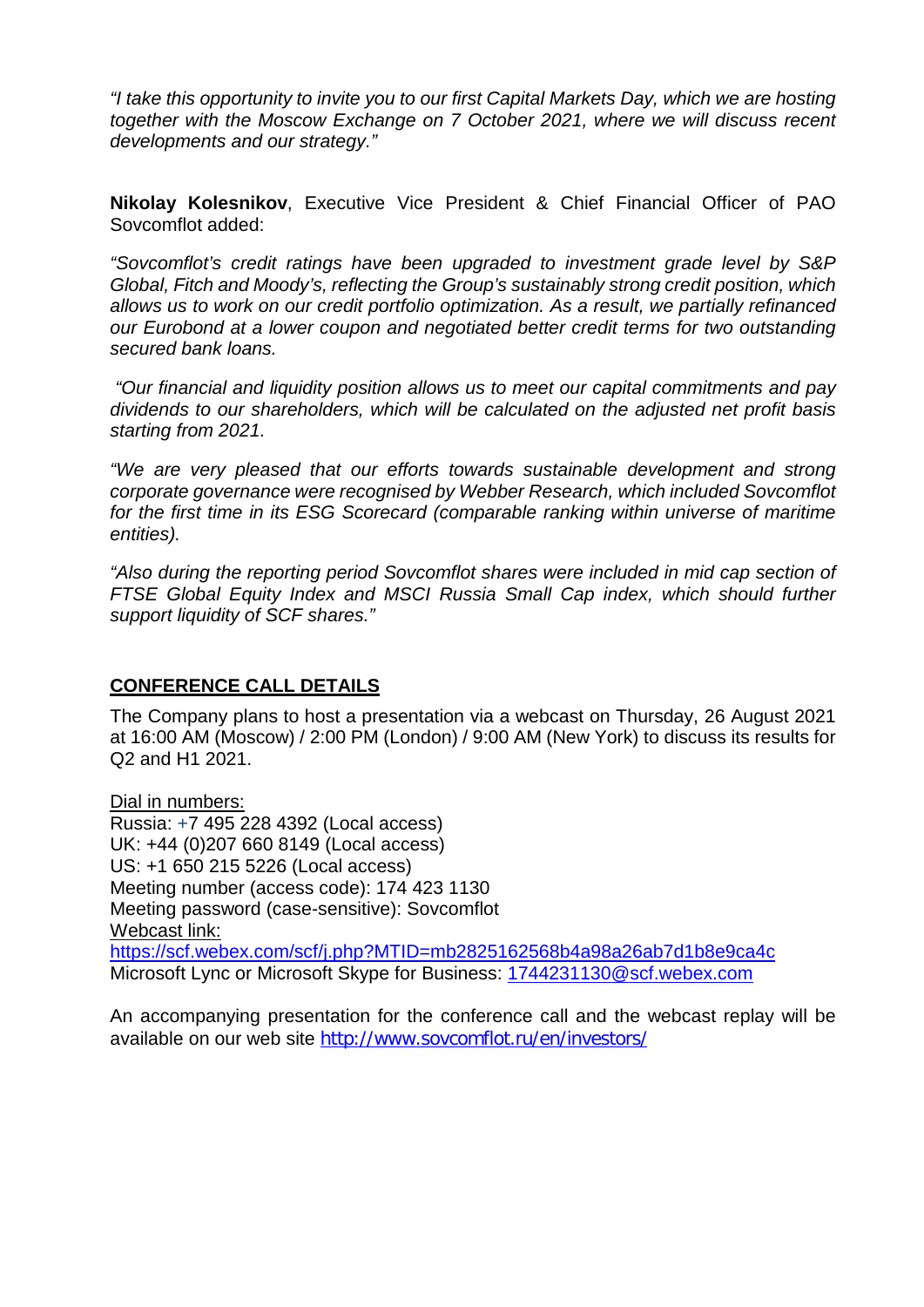#### **FINANCIAL HIGHLIGHTS**

| <b>USD million</b>                                |            |                        |               |                        |                        |               |
|---------------------------------------------------|------------|------------------------|---------------|------------------------|------------------------|---------------|
|                                                   | H1<br>2021 | H <sub>1</sub><br>2020 | $\frac{1}{2}$ | Q <sub>2</sub><br>2021 | Q <sub>1</sub><br>2021 | $\frac{1}{2}$ |
| Revenue                                           | 759.8      | 951.3                  | $-20.1$       | 397.0                  | 362.9                  | 9.4           |
| Time charter equivalent<br>(TCE) revenues         | 559.9      | 782.7                  | $-28.5$       | 284.9                  | 275.1                  | 3.6           |
| Vessels' running costs                            | $-170.1$   | $-170.5$               | $-0.2$        | $-84.8$                | $-85.3$                | $-0.5$        |
| earnings<br><b>Net</b><br>from<br>vessels trading | 389.8      | 612.2                  | $-36.3$       | 200.0                  | 189.8                  | 5.4           |
| <b>Net</b><br>other<br>operating<br>revenue       | 5.0        | 4.8                    | 3.3           | 2.9                    | 2.1                    | 36.2          |
| Depreciation, amortization<br>and impairment      | $-241.7$   | $-229.0$               | 5.6           | $-139.7$               | $-101.9$               | 37.1          |
| General and administrative<br>expenses            | $-44.3$    | $-46.0$                | $-3.8$        | $-23.4$                | $-20.9$                | 12.0          |
| <b>Operating profit</b>                           | 97.4       | 354.5                  | $-72.5$       | 41.5                   | 56.0                   | $-25.9$       |
| Financing costs                                   | $-104.3$   | $-99.2$                | 5.1           | $-61.9$                | $-42.4$                | 46.1          |
| <b>Profit</b><br>before<br>income<br>taxes        | 18.8       | 248.5                  | $-92.4$       | 10.7                   | 8.0                    | 33.8          |
| Income tax expense                                | $-13.1$    | $-22.1$                | <b>NM</b>     | $-3.4$                 | $-9.7$                 | $-64.6$       |
| Adjusted profit/loss for<br>the period*           | 59.2       | 266.9                  | $-77.8$       | 36.1                   | 23.2                   | 55.8          |
| <b>Profit/loss for the period</b>                 | 5.6        | 226.4                  | <b>NM</b>     | 7.3                    | $-1.7$                 | <b>NA</b>     |
| <b>EBITDA**</b>                                   | 337.2      | 583.4                  | $-42.2$       | 181.2                  | 156.0                  | 16.2          |
| Debt                                              | 3 2 2 6 .0 | 3 4 68.9               | $-7.0$        |                        |                        |               |
| Cash and deposits                                 | 881.7      | 710.7                  | 24.0          |                        |                        |               |
| Book value of equity                              | 3 912.6    | 3 669.7                | 6.6           |                        |                        |               |
| Net debt***                                       | 2 3 4 4.4  | 2 7 5 8.2              | $-15.0$       |                        |                        |               |
| Net debt/ LTM EBITDA                              | 3.5        | 2.6                    |               |                        |                        |               |

*\* Adjusted profit/loss for the period – calculated as a net profit attributed to shareholders of PAO Sovcomflot less impairment for fixed and intangible assets, foreign exchange gains and losses and gains and losses related to revaluation of financial assets.*

*\*\* EBITDA - Earnings before interest, tax, depreciation and amortisation adjusted for other non-operating expenses; hedge*  ineffectiveness and termination of hedge; gain on derecognition of dividend liability; loss on sale and dissolution of subsidiaries; foreign *exchange gains; foreign exchange losses and gain/loss on sale of equity accounted investments.*

*\*\*\* Net debt includes total secured bank loans, other loans and finance lease liabilities after deducting cash and bank deposits and restricted cash.*

**Investor Relations: Media Relations: Media Relations:** 

-End-

ir@scf-group.ru pr@scf-group.ru

#### **About SCF Group**

**PAO Sovcomflot (SCF Group)** is one of the world's leading marine energy transportation companies, specialising in the transportation of liquefied gas, crude oil, and petroleum products, as well as the servicing of offshore upstream energy production. The Group's fleet comprises 137 vessels with a total deadweight